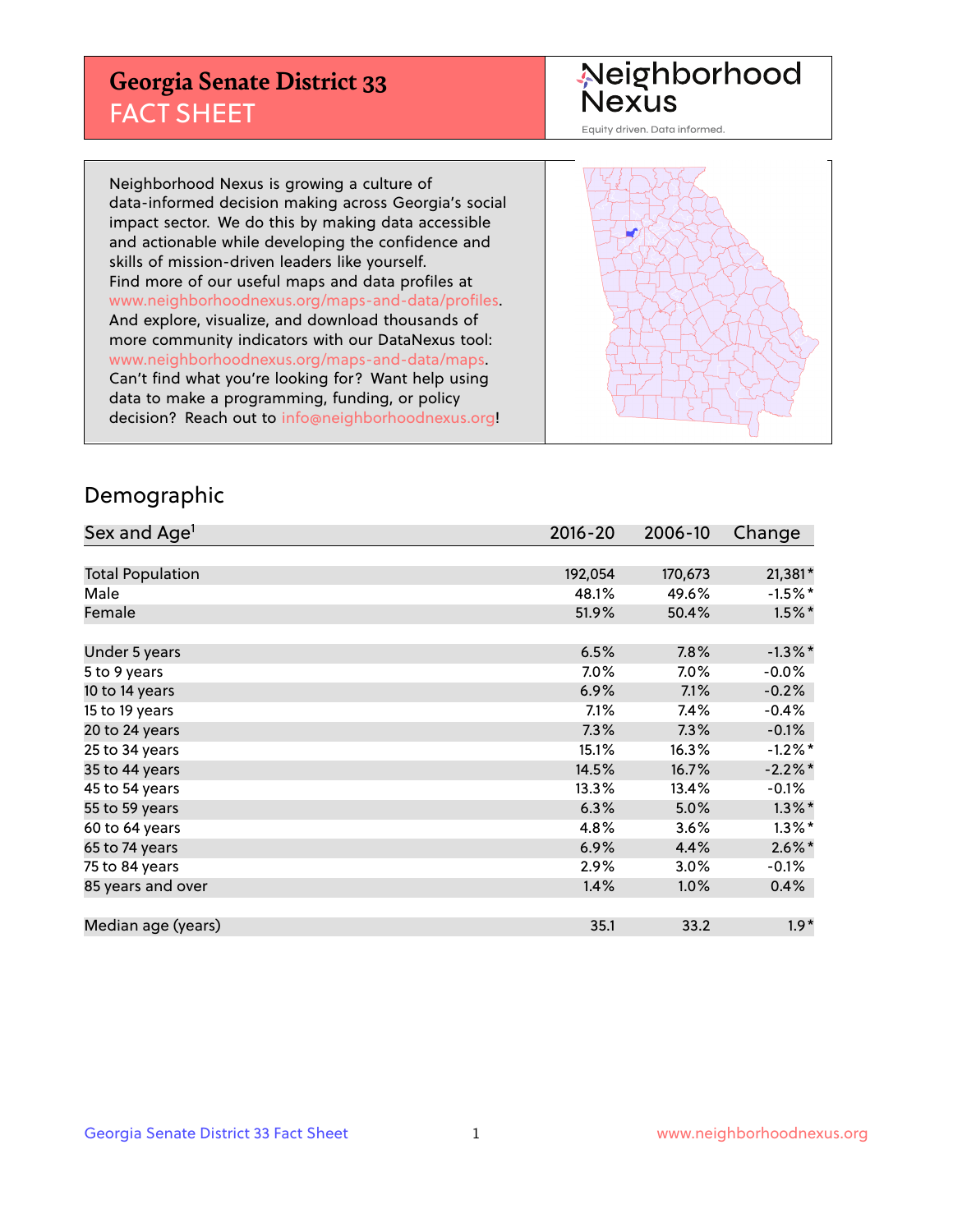## Demographic, continued...

| Race <sup>2</sup>                                            | $2016 - 20$ | 2006-10 | Change      |
|--------------------------------------------------------------|-------------|---------|-------------|
| <b>Total population</b>                                      | 192,054     | 170,673 | 21,381*     |
| One race                                                     | 95.6%       | 98.5%   | $-3.0\%$ *  |
| White                                                        | 38.9%       | 43.8%   | $-4.9%$ *   |
| <b>Black or African American</b>                             | 44.6%       | 40.2%   | 4.4%*       |
| American Indian and Alaska Native                            | 0.4%        | 0.2%    | 0.2%        |
| Asian                                                        | 2.4%        | 2.4%    | $-0.0%$     |
| Native Hawaiian and Other Pacific Islander                   | 0.0%        | 0.0%    | $-0.0%$     |
| Some other race                                              | 9.3%        | 12.0%   | $-2.7\%$ *  |
| Two or more races                                            | 4.4%        | 1.5%    | $3.0\%$ *   |
| Race alone or in combination with other race(s) <sup>3</sup> | $2016 - 20$ | 2006-10 | Change      |
| Total population                                             | 192,054     | 170,673 | 21,381*     |
| White                                                        | 42.5%       | 44.7%   | $-2.3%$ *   |
| <b>Black or African American</b>                             | 47.4%       | 41.2%   | $6.3\%$ *   |
| American Indian and Alaska Native                            | 0.9%        | 0.5%    | 0.3%        |
| Asian                                                        | 2.9%        | 2.6%    | 0.3%        |
| Native Hawaiian and Other Pacific Islander                   | 0.1%        | 0.0%    | 0.1%        |
| Some other race                                              | 11.0%       | 12.4%   | $-1.4%$     |
| Hispanic or Latino and Race <sup>4</sup>                     | $2016 - 20$ | 2006-10 | Change      |
| <b>Total population</b>                                      | 192,054     | 170,673 | 21,381*     |
| Hispanic or Latino (of any race)                             | 21.6%       | 20.4%   | 1.2%        |
| Not Hispanic or Latino                                       | 78.4%       | 79.6%   | $-1.2%$ *   |
| White alone                                                  | 29.5%       | 35.6%   | $-6.1\%$ *  |
| <b>Black or African American alone</b>                       | 43.4%       | 39.7%   | $3.7\%$ *   |
| American Indian and Alaska Native alone                      | 0.1%        | 0.1%    | 0.0%        |
| Asian alone                                                  | 2.2%        | 2.4%    | $-0.2%$     |
| Native Hawaiian and Other Pacific Islander alone             | $0.0\%$     | 0.0%    | 0.0%        |
| Some other race alone                                        | 0.6%        | 0.7%    | $-0.2%$     |
| Two or more races                                            | 2.6%        | 1.0%    | $1.6\%$ *   |
| U.S. Citizenship Status <sup>5</sup>                         | $2016 - 20$ | 2006-10 | Change      |
|                                                              |             |         |             |
| Foreign-born population                                      | 33,899      | 34,549  | $-651$      |
| Naturalized U.S. citizen                                     | 42.3%       | 23.6%   | 18.8%*      |
| Not a U.S. citizen                                           | 57.7%       | 76.4%   | $-18.8\%$ * |
| Citizen, Voting Age Population <sup>6</sup>                  | 2016-20     | 2006-10 | Change      |
| Citizen, 18 and over population                              | 126,856     | 102,823 | 24,033*     |
| Male                                                         | 47.0%       | 46.4%   | 0.7%        |
| Female                                                       | 53.0%       | 53.6%   | $-0.7%$     |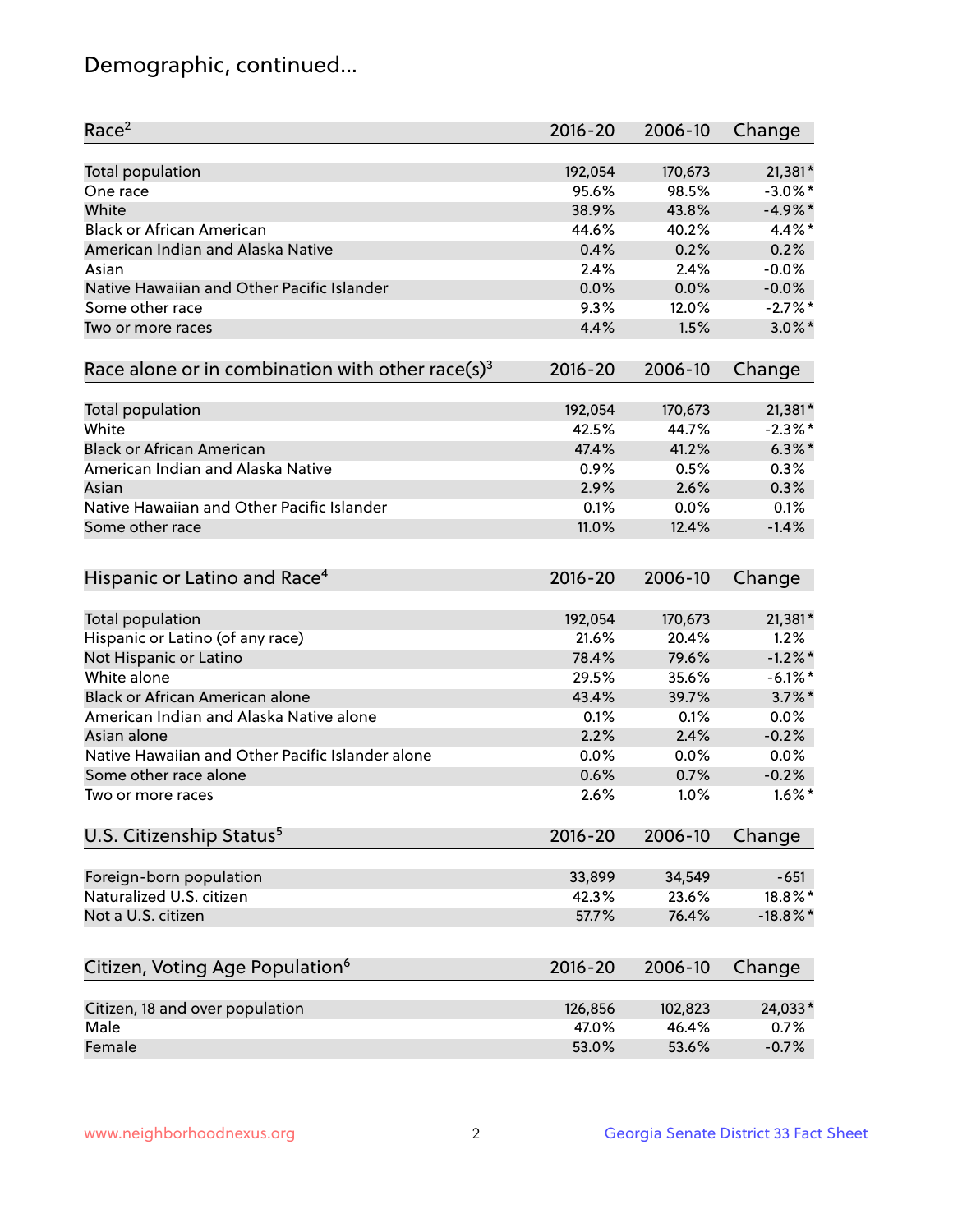#### Economic

| Income <sup>7</sup>                                 | $2016 - 20$ | 2006-10 | Change     |
|-----------------------------------------------------|-------------|---------|------------|
|                                                     |             |         |            |
| All households                                      | 67,866      | 60,875  | $6,991*$   |
| Less than \$10,000                                  | 5.9%        | 5.7%    | 0.1%       |
| \$10,000 to \$14,999                                | 2.8%        | 4.9%    | $-2.0\%$ * |
| \$15,000 to \$24,999                                | 7.5%        | 11.8%   | $-4.3\%$ * |
| \$25,000 to \$34,999                                | 9.9%        | 12.7%   | $-2.8\%$ * |
| \$35,000 to \$49,999                                | 14.2%       | 15.9%   | $-1.6%$    |
| \$50,000 to \$74,999                                | 19.5%       | 20.6%   | $-1.1%$    |
| \$75,000 to \$99,999                                | 13.7%       | 12.2%   | $1.5\%$ *  |
| \$100,000 to \$149,999                              | 15.8%       | 11.5%   | 4.3%*      |
| \$150,000 to \$199,999                              | 6.2%        | 3.1%    | $3.1\%$ *  |
| \$200,000 or more                                   | 4.4%        | 1.5%    | $2.9\%$ *  |
| Median household income (dollars)                   | 61,978      | 48,951  | 13,028*    |
| Mean household income (dollars)                     | 77,543      | 60,738  | 16,805*    |
| With earnings                                       | 84.4%       | 85.8%   | $-1.4\%$ * |
| Mean earnings (dollars)                             | 77,179      | 60,228  | 16,951*    |
| <b>With Social Security</b>                         | 23.7%       | 19.7%   | 4.0%*      |
| Mean Social Security income (dollars)               | 19,741      | 15,016  | 4,725*     |
| With retirement income                              | 16.9%       | 14.1%   | $2.8\%$ *  |
| Mean retirement income (dollars)                    | 26,062      | 18,757  | 7,305*     |
| With Supplemental Security Income                   | 4.5%        | 3.2%    | $1.3\%$ *  |
| Mean Supplemental Security Income (dollars)         | 6,366       | 7,910   | $-1,545*$  |
| With cash public assistance income                  | 1.3%        | 1.2%    | 0.1%       |
| Mean cash public assistance income (dollars)        | 371         | 3,895   | $-3,525*$  |
| With Food Stamp/SNAP benefits in the past 12 months | 11.3%       | 9.1%    | $2.3\%$ *  |
|                                                     |             |         |            |
| Families                                            | 45,455      | 40,721  | 4,734*     |
| Less than \$10,000                                  | 3.5%        | 4.7%    | $-1.2%$    |
| \$10,000 to \$14,999                                | 1.3%        | 2.9%    | $-1.6\%$ * |
| \$15,000 to \$24,999                                | 4.9%        | 10.1%   | $-5.1\%$ * |
| \$25,000 to \$34,999                                | 8.5%        | 11.0%   | $-2.5%$ *  |
| \$35,000 to \$49,999                                | 14.5%       | 15.9%   | $-1.5%$    |
| \$50,000 to \$74,999                                | 20.9%       | 21.2%   | $-0.3%$    |
| \$75,000 to \$99,999                                | 15.0%       | 14.1%   | 0.9%       |
| \$100,000 to \$149,999                              | 18.0%       | 13.9%   | 4.1%*      |
| \$150,000 to \$199,999                              | 7.6%        | 4.2%    | $3.4\%$ *  |
| \$200,000 or more                                   | 5.8%        | 2.0%    | $3.8\%$ *  |
| Median family income (dollars)                      | 70,744      | 55,722  | 15,022*    |
| Mean family income (dollars)                        | 87,239      | 68,011  | 19,228*    |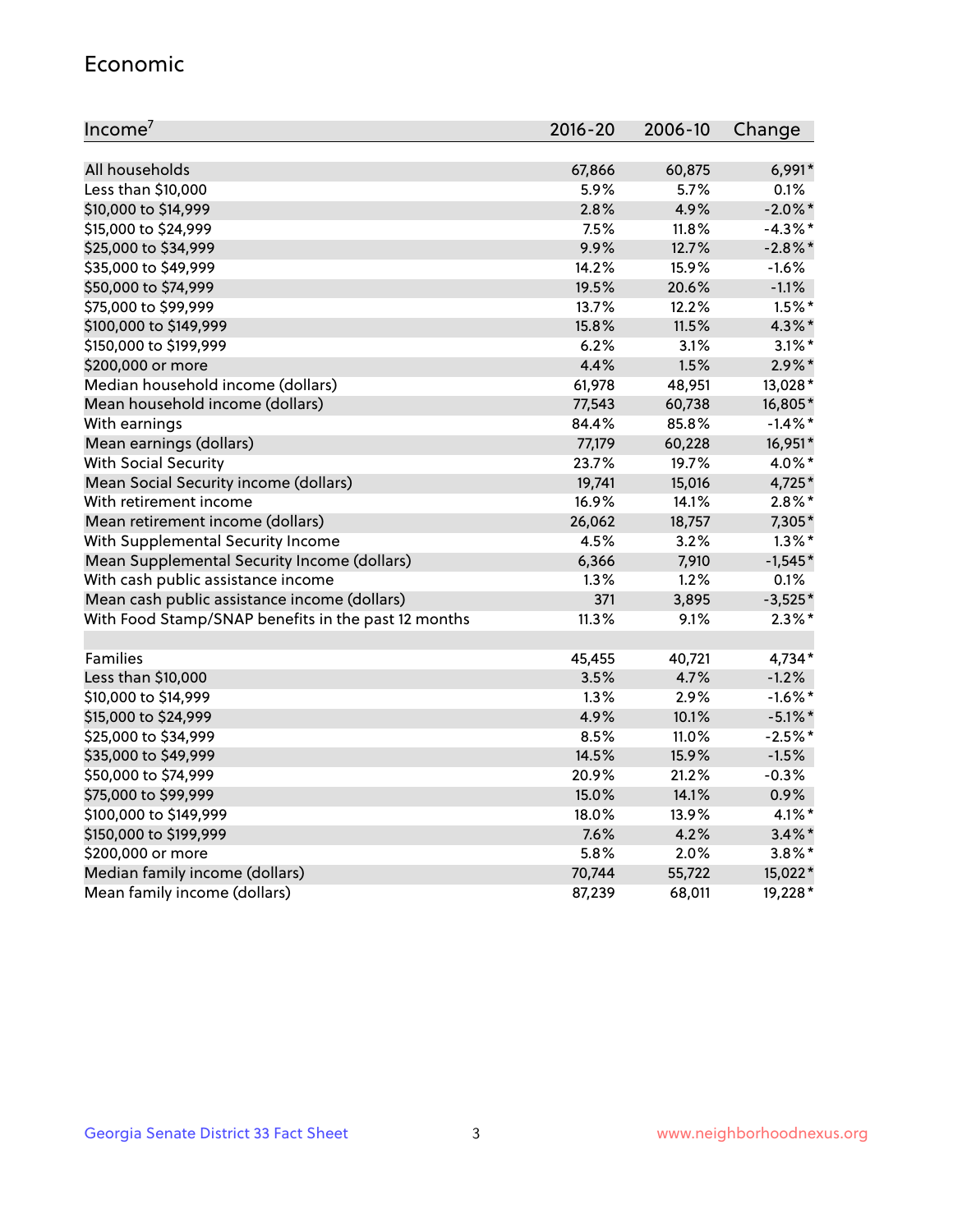## Economic, continued...

| Income, continued <sup>8</sup>                                        | $2016 - 20$ | 2006-10 | Change      |
|-----------------------------------------------------------------------|-------------|---------|-------------|
|                                                                       |             |         |             |
| Nonfamily households                                                  | 22,411      | 20,154  | $2,257*$    |
| Median nonfamily income (dollars)                                     | 39,938      | 34,086  | 5,852*      |
| Mean nonfamily income (dollars)                                       | 53,506      | 42,097  | 11,408 *    |
| Median earnings for workers (dollars)                                 | 33,388      | 27,577  | $5,811*$    |
| Median earnings for male full-time, year-round workers                | 44,344      | 38,641  | 5,703*      |
| (dollars)                                                             |             |         |             |
| Median earnings for female full-time, year-round workers<br>(dollars) | 42,225      | 36,214  | $6,011*$    |
| Per capita income (dollars)                                           | 28,393      | 22,552  | $5,841*$    |
|                                                                       |             |         |             |
| Families and People Below Poverty Level <sup>9</sup>                  | 2016-20     | 2006-10 | Change      |
|                                                                       |             |         |             |
| <b>All families</b>                                                   | 8.2%        | 11.8%   | $-3.7\%$ *  |
| With related children under 18 years                                  | 12.9%       | 17.2%   | $-4.4%$     |
| With related children under 5 years only                              | 10.3%       | 17.7%   | $-7.4%$     |
| Married couple families                                               | 3.6%        | 6.6%    | $-3.0\%$ *  |
| With related children under 18 years                                  | 6.2%        | 10.0%   | $-3.8%$     |
| With related children under 5 years only                              | 3.7%        | 6.6%    | $-2.9%$     |
| Families with female householder, no husband present                  | 17.8%       | 22.1%   | $-4.3%$     |
| With related children under 18 years                                  | 23.3%       | 27.8%   | $-4.4%$     |
| With related children under 5 years only                              | 25.7%       | 38.5%   | $-12.8%$    |
| All people                                                            | 12.1%       | 16.0%   | $-3.9\%$ *  |
| Under 18 years                                                        | 17.3%       | 22.9%   | $-5.6%$     |
| Related children under 18 years                                       | 17.0%       | 22.6%   | $-5.6%$ *   |
| Related children under 5 years                                        | 18.8%       | 27.8%   | $-9.1%$     |
| Related children 5 to 17 years                                        | 16.4%       | 20.3%   | $-3.9%$     |
| 18 years and over                                                     | 10.4%       | 13.5%   | $-3.1\%$ *  |
| 18 to 64 years                                                        | 10.7%       | 14.1%   | $-3.4\%$ *  |
| 65 years and over                                                     | 8.6%        | 8.8%    | $-0.2%$     |
| People in families                                                    | 9.3%        | 13.9%   | $-4.6\%$ *  |
| Unrelated individuals 15 years and over                               | 24.4%       | 24.8%   | $-0.4%$     |
|                                                                       |             |         |             |
| Non-Hispanic white people                                             | 10.1%       | 9.5%    | 0.6%        |
| Black or African-American people                                      | 11.2%       | 15.3%   | $-4.1\%$ *  |
| Asian people                                                          | 11.0%       | 8.9%    | 2.1%        |
| Hispanic or Latino people                                             | 18.2%       | 28.8%   | $-10.6\%$ * |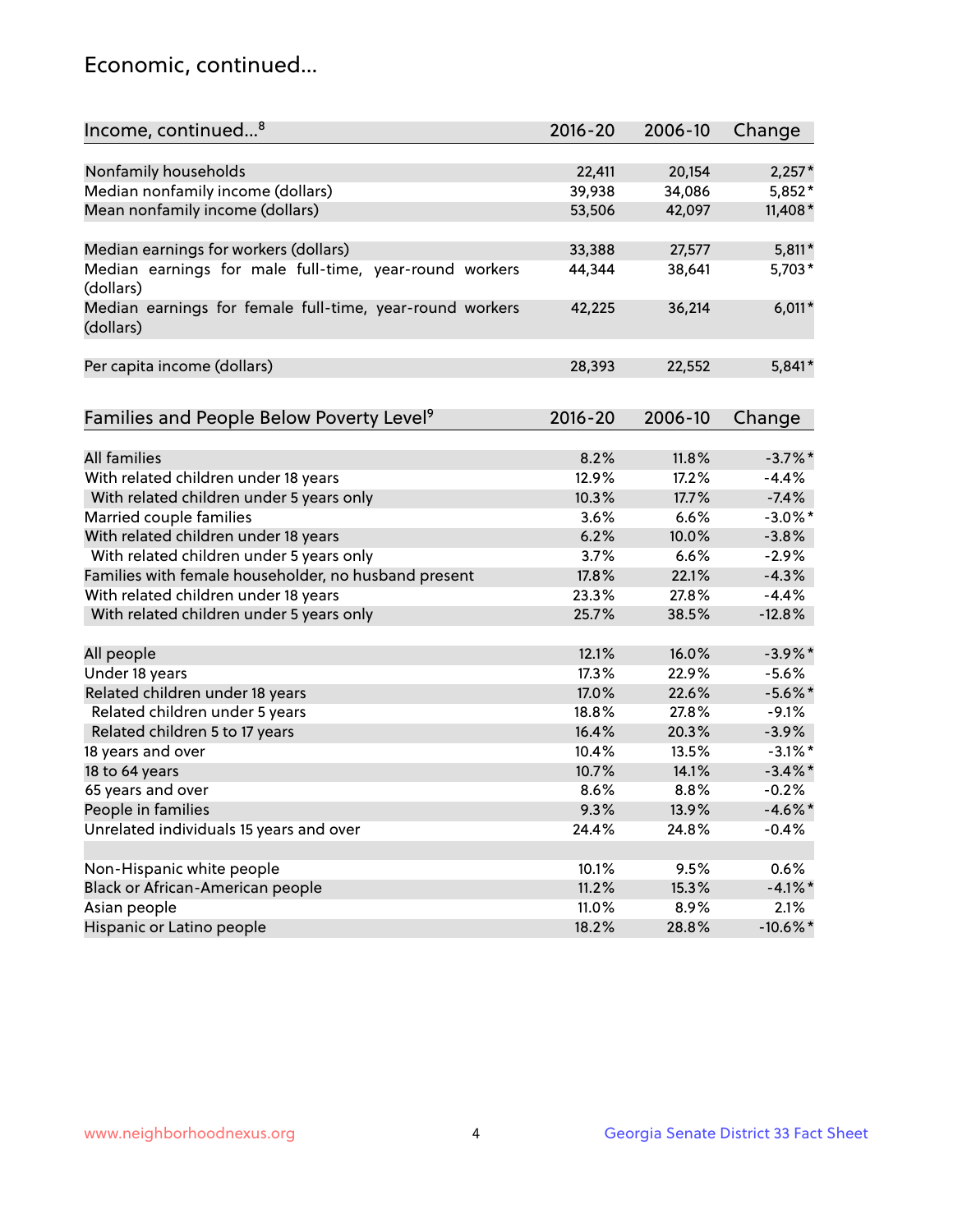## Employment

| Employment Status <sup>10</sup>                               | $2016 - 20$ | 2006-10         | Change     |
|---------------------------------------------------------------|-------------|-----------------|------------|
|                                                               |             |                 |            |
| Population 16 years and over                                  | 150,711     | 130,744         | 19,966*    |
| In labor force                                                | 67.7%       | 70.0%           | $-2.3%$    |
| Civilian labor force                                          | 67.6%       | 69.8%           | $-2.2%$    |
| Employed                                                      | 63.6%       | 63.4%           | 0.2%       |
| Unemployed                                                    | 3.9%        | 6.3%            | $-2.4%$    |
| <b>Armed Forces</b>                                           | 0.1%        | 0.2%            | $-0.1%$    |
| Not in labor force                                            | 32.3%       | 30.0%           | 2.3%       |
|                                                               |             |                 |            |
| Civilian labor force                                          | 101,852     | 91,233          | 10,619*    |
| <b>Unemployment Rate</b>                                      | 5.8%        | 9.1%            | $-3.3%$    |
| Females 16 years and over                                     | 78,007      | 66,808          | 11,199*    |
| In labor force                                                | 63.8%       | 63.1%           | 0.7%       |
| Civilian labor force                                          | 63.8%       | 63.0%           | 0.8%       |
| Employed                                                      | 59.4%       | 57.3%           | 2.2%       |
|                                                               |             |                 |            |
| Own children of the householder under 6 years                 | 14,735      | 14,999          | $-263$     |
| All parents in family in labor force                          | 64.7%       | 61.9%           | 2.8%       |
|                                                               |             |                 |            |
| Own children of the householder 6 to 17 years                 | 29,856      | 26,409<br>72.4% | $3,446*$   |
| All parents in family in labor force                          | 73.8%       |                 | 1.5%       |
|                                                               |             |                 |            |
| Industry <sup>11</sup>                                        | $2016 - 20$ | 2006-10         | Change     |
| Civilian employed population 16 years and over                | 95,927      | 82,934          | 12,993*    |
| Agriculture, forestry, fishing and hunting, and mining        | 0.2%        | 0.2%            | $-0.0%$    |
| Construction                                                  | 10.3%       | 11.7%           | $-1.4%$    |
| Manufacturing                                                 | 8.4%        | 8.1%            | 0.3%       |
| Wholesale trade                                               | 2.5%        | 2.9%            | $-0.5%$    |
| Retail trade                                                  | 10.8%       | 12.4%           | $-1.6\%$ * |
| Transportation and warehousing, and utilities                 | 6.3%        | 6.2%            | 0.2%       |
| Information                                                   | 2.3%        | 3.2%            | $-0.9%$ *  |
| Finance and insurance, and real estate and rental and leasing | 7.9%        | 7.0%            | 1.0%       |
| Professional, scientific, and management, and administrative  | 14.3%       | 12.6%           | $1.7\%$ *  |
| and waste management services                                 |             |                 |            |
| Educational services, and health care and social assistance   | 17.4%       | 17.1%           | 0.3%       |
| Arts, entertainment, and recreation, and accommodation and    | 10.9%       | 9.2%            | $1.8\%$ *  |
| food services                                                 |             |                 |            |
| Other services, except public administration                  | 5.1%        | 5.1%            | 0.0%       |
| Public administration                                         | 3.5%        | 4.2%            | $-0.7%$    |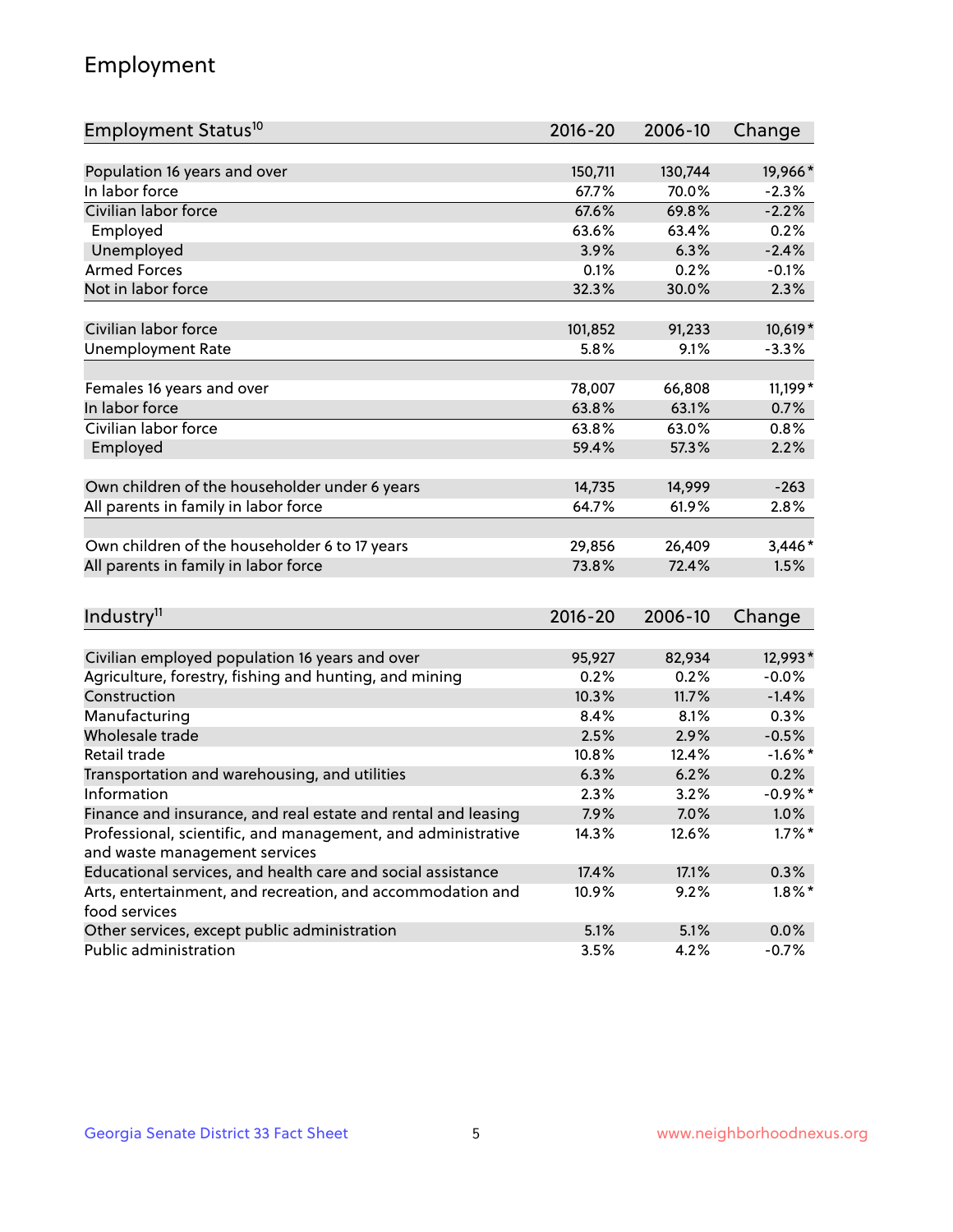## Employment, continued...

| Occupation <sup>12</sup>                                     | $2016 - 20$ | 2006-10 | Change     |
|--------------------------------------------------------------|-------------|---------|------------|
| Civilian employed population 16 years and over               | 95,927      | 82,934  | 12,993*    |
| Management, business, science, and arts occupations          | 34.7%       | 29.7%   | $5.0\%$ *  |
| Service occupations                                          | 17.6%       | 17.5%   | 0.1%       |
| Sales and office occupations                                 | 21.2%       | 26.9%   | $-5.6\%$ * |
| Natural<br>and<br>resources,<br>construction,<br>maintenance | 12.2%       | 14.1%   | $-1.8%$    |
| occupations                                                  |             |         |            |
| Production, transportation, and material moving occupations  | 14.3%       | 11.9%   | $2.4\%$ *  |
| Class of Worker <sup>13</sup>                                | $2016 - 20$ | 2006-10 | Change     |
|                                                              |             |         |            |
| Civilian employed population 16 years and over               | 95,927      | 82,934  | 12,993*    |
| Private wage and salary workers                              | 83.3%       | 81.5%   | 1.7%       |
| Government workers                                           | 9.9%        | 12.5%   | $-2.6\%$ * |
| Self-employed in own not incorporated business workers       | 6.6%        | 5.9%    | 0.7%       |
| Unpaid family workers                                        | 0.2%        | 0.1%    | 0.2%       |
| Job Flows <sup>14</sup>                                      | 2019        | 2010    | Change     |
|                                                              |             |         |            |
| Total Jobs in district                                       | 75,604      | 74,192  | 1,412      |
| Held by residents of district                                | 13.2%       | 12.8%   | 0.5%       |
| Held by non-residents of district                            | 86.8%       | 87.2%   | $-0.5%$    |
| Jobs by Industry Sector <sup>15</sup>                        | 2019        | 2010    | Change     |
|                                                              |             |         |            |
| Total Jobs in district                                       | 75,604      | 74,192  | 1,412      |
| Goods Producing sectors                                      | 17.6%       | 19.1%   | $-1.5%$    |
| Trade, Transportation, and Utilities sectors                 | 20.5%       | 18.2%   | 2.3%       |
| All Other Services sectors                                   | 61.9%       | 62.7%   | $-0.8%$    |
| Total Jobs in district held by district residents            | 10,000      | 9,470   | 530        |
| <b>Goods Producing sectors</b>                               | 16.4%       | 15.7%   | 0.6%       |
| Trade, Transportation, and Utilities sectors                 | 16.4%       | 13.1%   | 3.3%       |
| All Other Services sectors                                   | 67.3%       | 71.2%   | $-3.9%$    |
|                                                              |             |         |            |
| Jobs by Earnings <sup>16</sup>                               | 2019        | 2010    | Change     |
|                                                              |             |         |            |
| Total Jobs in district                                       | 75,604      | 74,192  | 1,412      |
| Jobs with earnings \$1250/month or less                      | 20.1%       | 23.1%   | $-3.1%$    |
| Jobs with earnings \$1251/month to \$3333/month              | 30.6%       | 34.4%   | $-3.8%$    |
| Jobs with earnings greater than \$3333/month                 | 49.3%       | 42.5%   | 6.8%       |
| Total Jobs in district held by district residents            | 10,000      | 9,470   | 530        |
| Jobs with earnings \$1250/month or less                      | 25.0%       | 29.7%   | $-4.8%$    |
| Jobs with earnings \$1251/month to \$3333/month              | 38.9%       | 41.4%   | $-2.5%$    |
| Jobs with earnings greater than \$3333/month                 | 36.2%       | 28.9%   | 7.3%       |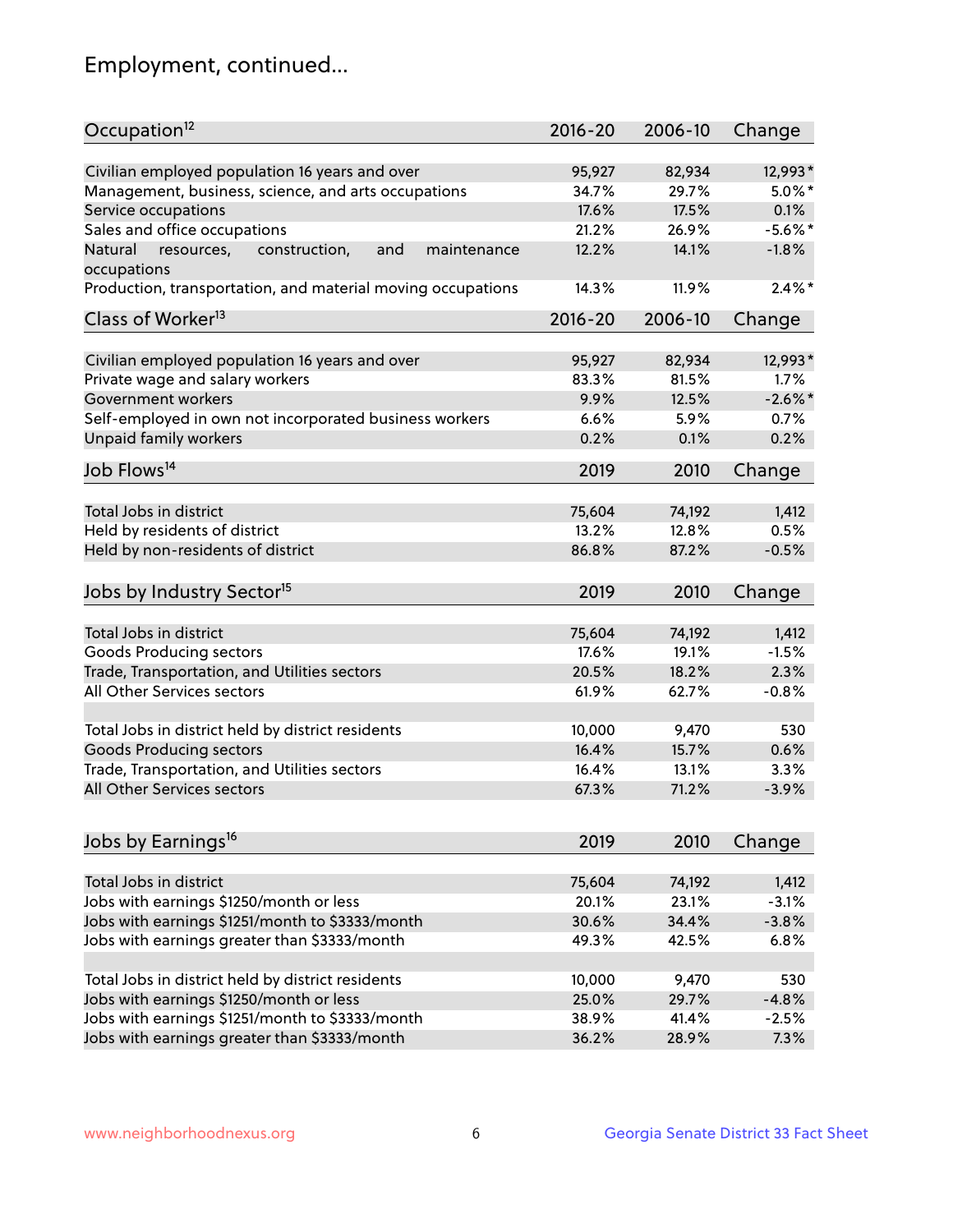## Employment, continued...

| 2019   | 2010   | Change  |
|--------|--------|---------|
|        |        |         |
| 75,604 | 74,192 | 1,412   |
| 21.1%  | 20.5%  | 0.6%    |
| 54.7%  | 60.1%  | $-5.4%$ |
| 24.2%  | 19.4%  | 4.8%    |
|        |        |         |
| 10,000 | 9.470  | 530     |
| 23.4%  | 22.0%  | 1.3%    |
| 50.6%  | 58.2%  | $-7.6%$ |
| 26.1%  | 19.8%  | 6.3%    |
|        |        |         |

#### Education

| School Enrollment <sup>18</sup>                | $2016 - 20$ | 2006-10 | Change     |
|------------------------------------------------|-------------|---------|------------|
|                                                |             |         |            |
| Population 3 years and over enrolled in school | 50,943      | 45,741  | $5,203*$   |
| Nursery school, preschool                      | 5.4%        | 6.1%    | $-0.7%$    |
| Kindergarten                                   | 5.0%        | 6.0%    | $-0.9%$    |
| Elementary school (grades 1-8)                 | 41.2%       | 41.0%   | 0.2%       |
| High school (grades 9-12)                      | 20.8%       | 21.5%   | $-0.8%$    |
| College or graduate school                     | 27.6%       | 25.4%   | 2.2%       |
| Educational Attainment <sup>19</sup>           | $2016 - 20$ | 2006-10 | Change     |
|                                                |             |         |            |
| Population 25 years and over                   | 125,372     | 108,122 | 17,250*    |
| Less than 9th grade                            | 7.6%        | 8.6%    | $-1.0%$    |
| 9th to 12th grade, no diploma                  | 6.6%        | 10.6%   | $-4.0\%$ * |
| High school graduate (includes equivalency)    | 25.7%       | 28.2%   | $-2.5%$ *  |
| Some college, no degree                        | 20.4%       | 21.3%   | $-0.9%$    |
| Associate's degree                             | 8.3%        | 6.2%    | $2.1\%$ *  |
| Bachelor's degree                              | 21.4%       | 17.7%   | $3.7\%$ *  |
| Graduate or professional degree                | 10.0%       | 7.3%    | $2.7\%$ *  |
|                                                |             |         |            |
| Percent high school graduate or higher         | 85.9%       | 80.8%   | $5.1\%$ *  |
| Percent bachelor's degree or higher            | 31.4%       | 25.0%   | $6.4\%$ *  |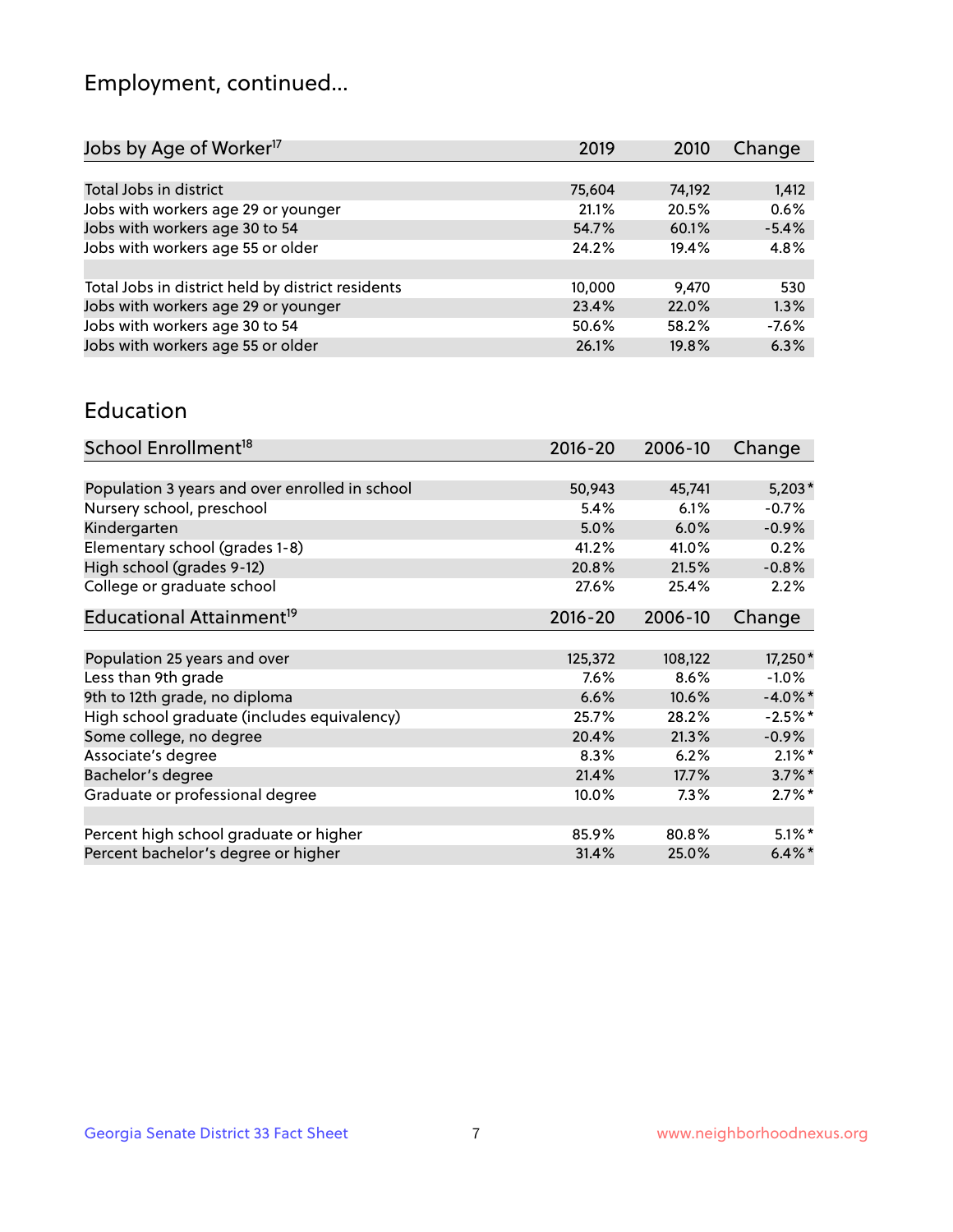## Housing

| Households by Type <sup>20</sup>                     | 2016-20     | 2006-10 | Change                  |
|------------------------------------------------------|-------------|---------|-------------------------|
|                                                      |             |         |                         |
| <b>Total households</b>                              | 67,866      | 60,875  | $6,991*$                |
| Family households (families)                         | 67.0%       | 66.9%   | 0.1%                    |
| With own children under 18 years                     | 30.3%       | 33.6%   | $-3.3\%$ *              |
| Married-couple family                                | 41.6%       | 42.9%   | $-1.2%$                 |
| With own children of the householder under 18 years  | 17.4%       | 20.7%   | $-3.2\%$ *              |
| Male householder, no wife present, family            | 5.9%        | 6.1%    | $-0.3%$                 |
| With own children of the householder under 18 years  | 2.7%        | 2.6%    | 0.2%                    |
| Female householder, no husband present, family       | 19.5%       | 17.9%   | 1.6%                    |
| With own children of the householder under 18 years  | 10.1%       | 10.3%   | $-0.2%$                 |
| Nonfamily households                                 | 33.0%       | 33.1%   | $-0.1%$                 |
| Householder living alone                             | 25.7%       | 26.5%   | $-0.8%$                 |
| 65 years and over                                    | 7.5%        | 6.7%    | 0.8%                    |
| Households with one or more people under 18 years    | 34.8%       | 38.1%   | $-3.3\%$ *              |
| Households with one or more people 65 years and over | 22.5%       | 17.1%   | $5.4\%$ *               |
|                                                      | 2.74        | 2.74    | 0.01                    |
| Average household size                               | 3.33        | 3.31    | 0.02                    |
| Average family size                                  |             |         |                         |
| Housing Occupancy <sup>21</sup>                      | $2016 - 20$ | 2006-10 | Change                  |
| Total housing units                                  | 73,024      | 69,238  | 3,787*                  |
| Occupied housing units                               | 92.9%       | 87.9%   | $5.0\%$ *               |
| Vacant housing units                                 | 7.1%        | 12.1%   | $-5.0\%$ *              |
|                                                      |             |         |                         |
| Homeowner vacancy rate                               | 1.9         | 3.7     | $-1.8*$                 |
| Rental vacancy rate                                  | 4.6         | 14.4    | $-9.8*$                 |
| Units in Structure <sup>22</sup>                     | 2016-20     | 2006-10 | Change                  |
| Total housing units                                  | 73,024      | 69,238  | 3,787*                  |
| 1-unit, detached                                     | 68.0%       | 64.2%   | $3.9\%$ *               |
| 1-unit, attached                                     | 8.3%        | 5.2%    | $3.2\%$ *               |
| 2 units                                              | 1.5%        | 2.5%    | $-1.1\%$ *              |
| 3 or 4 units                                         | 2.3%        | 4.0%    | $-1.7%$ *               |
| 5 to 9 units                                         | 5.1%        | 7.4%    | $-2.3\%$ *              |
| 10 to 19 units                                       | 6.4%        | 9.2%    |                         |
| 20 or more units                                     | 6.9%        | 4.9%    | $-2.8\%$ *<br>$2.1\%$ * |
| Mobile home                                          | 1.4%        | 2.6%    | $-1.3\%$ *              |
| Boat, RV, van, etc.                                  | 0.0%        | 0.1%    | $-0.0%$                 |
|                                                      |             |         |                         |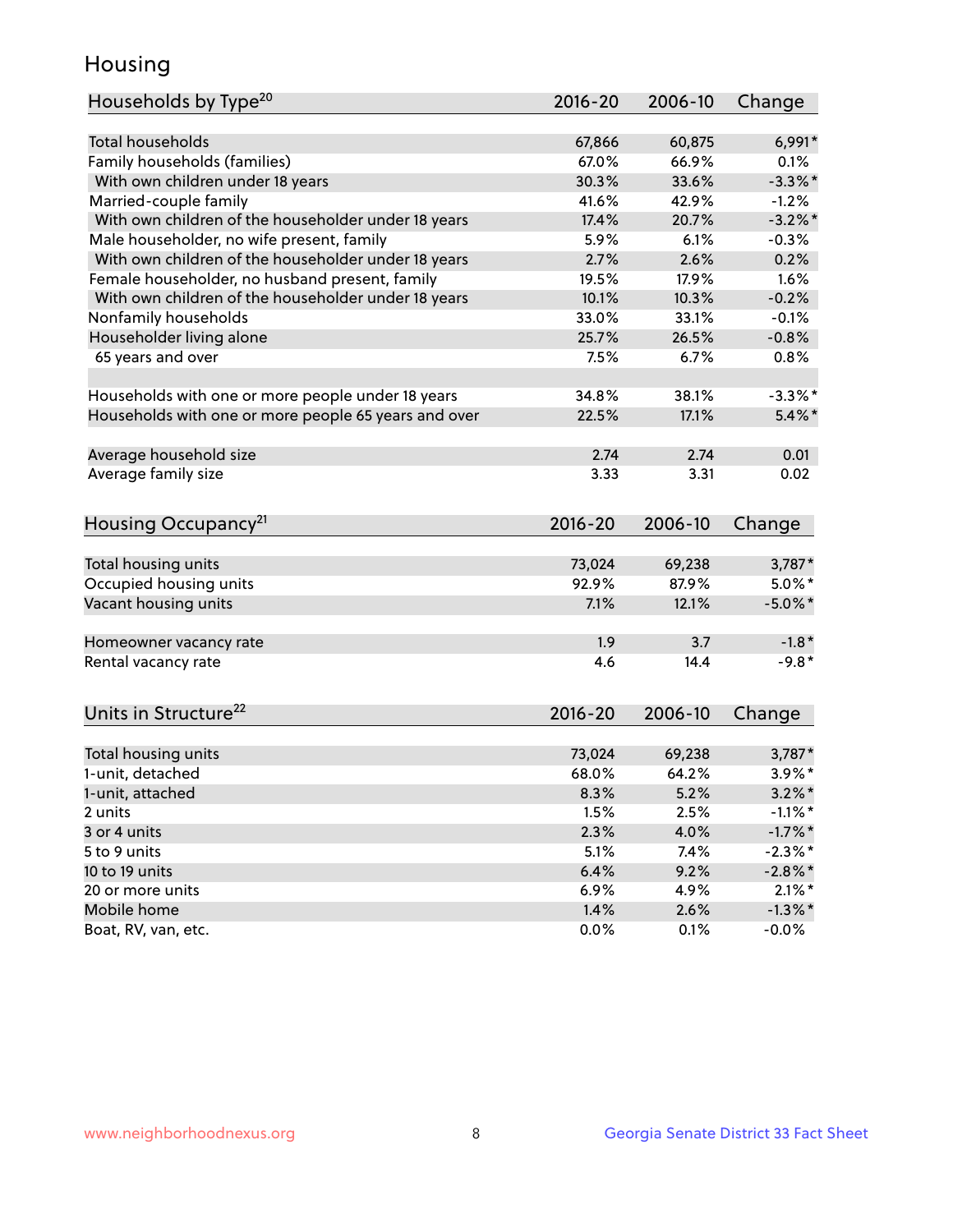## Housing, Continued...

| Year Structure Built <sup>23</sup>             | 2016-20     | 2006-10 | Change     |
|------------------------------------------------|-------------|---------|------------|
| Total housing units                            | 73,024      | 69,238  | $3,787*$   |
| Built 2014 or later                            | 2.8%        | (X)     | (X)        |
| Built 2010 to 2013                             | 1.2%        | (X)     | (X)        |
| Built 2000 to 2009                             | 16.9%       | 16.1%   | 0.8%       |
| Built 1990 to 1999                             | 17.9%       | 19.1%   | $-1.1%$    |
| Built 1980 to 1989                             | 19.8%       | 22.7%   | $-2.8\%$ * |
| Built 1970 to 1979                             | 16.7%       | 15.5%   | 1.2%       |
| Built 1960 to 1969                             | 14.0%       | 15.0%   | $-1.0%$    |
| Built 1950 to 1959                             | 6.5%        | 7.6%    | $-1.1\%$ * |
| Built 1940 to 1949                             | 2.1%        | 2.6%    | $-0.4%$    |
| Built 1939 or earlier                          | 2.0%        | 1.5%    | 0.5%       |
|                                                |             |         |            |
| Housing Tenure <sup>24</sup>                   | $2016 - 20$ | 2006-10 | Change     |
| Occupied housing units                         | 67,866      | 60,875  | $6,991*$   |
| Owner-occupied                                 | 59.2%       | 63.9%   | $-4.7\%$ * |
| Renter-occupied                                | 40.8%       | 36.1%   | 4.7%*      |
| Average household size of owner-occupied unit  | 2.75        | 2.73    | 0.02       |
| Average household size of renter-occupied unit | 2.74        | 2.75    | $-0.01$    |
| Residence 1 Year Ago <sup>25</sup>             | $2016 - 20$ | 2006-10 | Change     |
| Population 1 year and over                     | 189,882     | 168,172 | 21,710*    |
| Same house                                     | 85.1%       | 79.5%   | $5.7\%$ *  |
| Different house in the U.S.                    | 14.3%       | 19.9%   | $-5.6\%$ * |
| Same county                                    | 7.7%        | 11.6%   | $-3.9\%$ * |
| Different county                               | 6.6%        | 8.3%    | $-1.7%$ *  |
| Same state                                     | 4.1%        | 4.5%    | $-0.5%$    |
| Different state                                | 2.5%        | 3.8%    | $-1.3\%$ * |
| Abroad                                         | 0.6%        | 0.7%    | $-0.1%$    |
|                                                |             |         |            |
| Value of Housing Unit <sup>26</sup>            | $2016 - 20$ | 2006-10 | Change     |
| Owner-occupied units                           | 40,177      | 38,917  | $1,260*$   |
| Less than \$50,000                             | 3.8%        | 4.5%    | $-0.7%$    |
| \$50,000 to \$99,999                           | 7.9%        | 10.0%   | $-2.2%$    |
| \$100,000 to \$149,999                         | 19.3%       | 28.4%   | $-9.1\%$ * |
| \$150,000 to \$199,999                         | 24.3%       | 32.4%   | $-8.1\%$ * |
| \$200,000 to \$299,999                         | 27.4%       | 17.8%   | $9.6\% *$  |
| \$300,000 to \$499,999                         | 14.1%       | 5.5%    | $8.6\% *$  |
| \$500,000 to \$999,999                         | 2.8%        | 1.0%    | 1.8%       |
| \$1,000,000 or more                            | 0.4%        | 0.3%    | 0.1%       |
| Median (dollars)                               | 186,634     | 158,411 | 28,223*    |
| Mortgage Status <sup>27</sup>                  | $2016 - 20$ | 2006-10 | Change     |
|                                                |             |         |            |
| Owner-occupied units                           | 40,177      | 38,917  | $1,260*$   |
| Housing units with a mortgage                  | 71.3%       | 78.2%   | $-6.9\%$ * |
| Housing units without a mortgage               | 28.7%       | 21.8%   | $6.9\% *$  |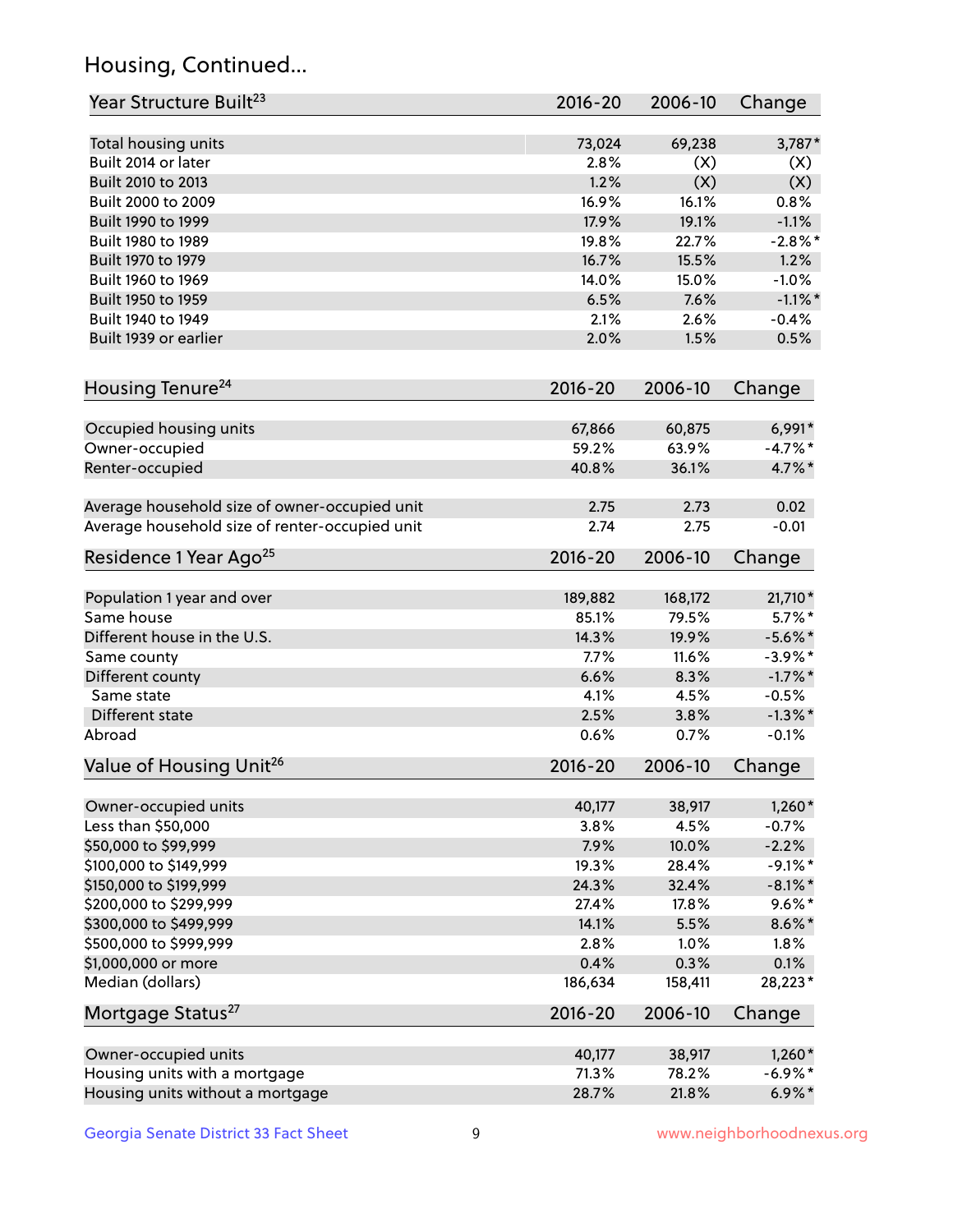## Housing, Continued...

| Selected Monthly Owner Costs <sup>28</sup>                                            | 2016-20     | 2006-10 | Change     |
|---------------------------------------------------------------------------------------|-------------|---------|------------|
| Housing units with a mortgage                                                         | 28,635      | 30,441  | $-1,807*$  |
| Less than \$300                                                                       | 0.3%        | 0.1%    | 0.2%       |
| \$300 to \$499                                                                        | 1.1%        | 1.8%    | $-0.7%$    |
| \$500 to \$999                                                                        | 19.8%       | 19.8%   | 0.0%       |
| \$1,000 to \$1,499                                                                    | 38.5%       | 38.8%   | $-0.3%$    |
| \$1,500 to \$1,999                                                                    | 25.2%       | 26.7%   | $-1.5%$    |
| \$2,000 to \$2,999                                                                    | 11.9%       | 10.6%   | 1.4%       |
| \$3,000 or more                                                                       | 3.2%        | 2.3%    | 0.9%       |
| Median (dollars)                                                                      | 1,366       | 1,378   | $-12$      |
| Housing units without a mortgage                                                      | 11,542      | 8,476   | $3,067*$   |
| Less than \$150                                                                       | 2.7%        | 2.4%    | 0.2%       |
| \$150 to \$249                                                                        | 13.0%       | 19.6%   | $-6.6%$    |
| \$250 to \$349                                                                        | 25.3%       | 26.3%   | $-1.0%$    |
| \$350 to \$499                                                                        | 29.2%       | 31.5%   | $-2.2%$    |
| \$500 to \$699                                                                        | 21.6%       | 12.5%   | 9.1%       |
| \$700 or more                                                                         | 8.2%        | 7.7%    | 0.5%       |
| Median (dollars)                                                                      | 389         | 356     | $33*$      |
| Selected Monthly Owner Costs as a Percentage of<br>Household Income <sup>29</sup>     | $2016 - 20$ | 2006-10 | Change     |
| Housing units with a mortgage (excluding units where<br>SMOCAPI cannot be computed)   | 28,450      | 30,307  | $-1,856$   |
| Less than 20.0 percent                                                                | 51.7%       | 34.2%   | 17.5%*     |
| 20.0 to 24.9 percent                                                                  | 15.3%       | 15.2%   | 0.2%       |
| 25.0 to 29.9 percent                                                                  | 8.6%        | 12.7%   | $-4.1\%$ * |
| 30.0 to 34.9 percent                                                                  | 5.3%        | 9.1%    | $-3.9\%$ * |
| 35.0 percent or more                                                                  | 19.1%       | 28.8%   | $-9.7%$ *  |
| Not computed                                                                          | 184         | 135     | 50         |
| Housing unit without a mortgage (excluding units where<br>SMOCAPI cannot be computed) | 11,372      | 8,420   | 2,953*     |
| Less than 10.0 percent                                                                | 60.3%       | 47.6%   | 12.8%      |
| 10.0 to 14.9 percent                                                                  | 17.7%       | 19.2%   | $-1.4%$    |
| 15.0 to 19.9 percent                                                                  | 7.7%        | 12.4%   | $-4.8\%$ * |
| 20.0 to 24.9 percent                                                                  | 3.4%        | 7.7%    | $-4.3%$    |
| 25.0 to 29.9 percent                                                                  | 2.9%        | 3.8%    | $-0.9%$    |
| 30.0 to 34.9 percent                                                                  | 1.2%        | 1.8%    | $-0.6%$    |
| 35.0 percent or more                                                                  | 6.7%        | 7.5%    | $-0.8%$    |
| Not computed                                                                          | 170         | 56      | 114        |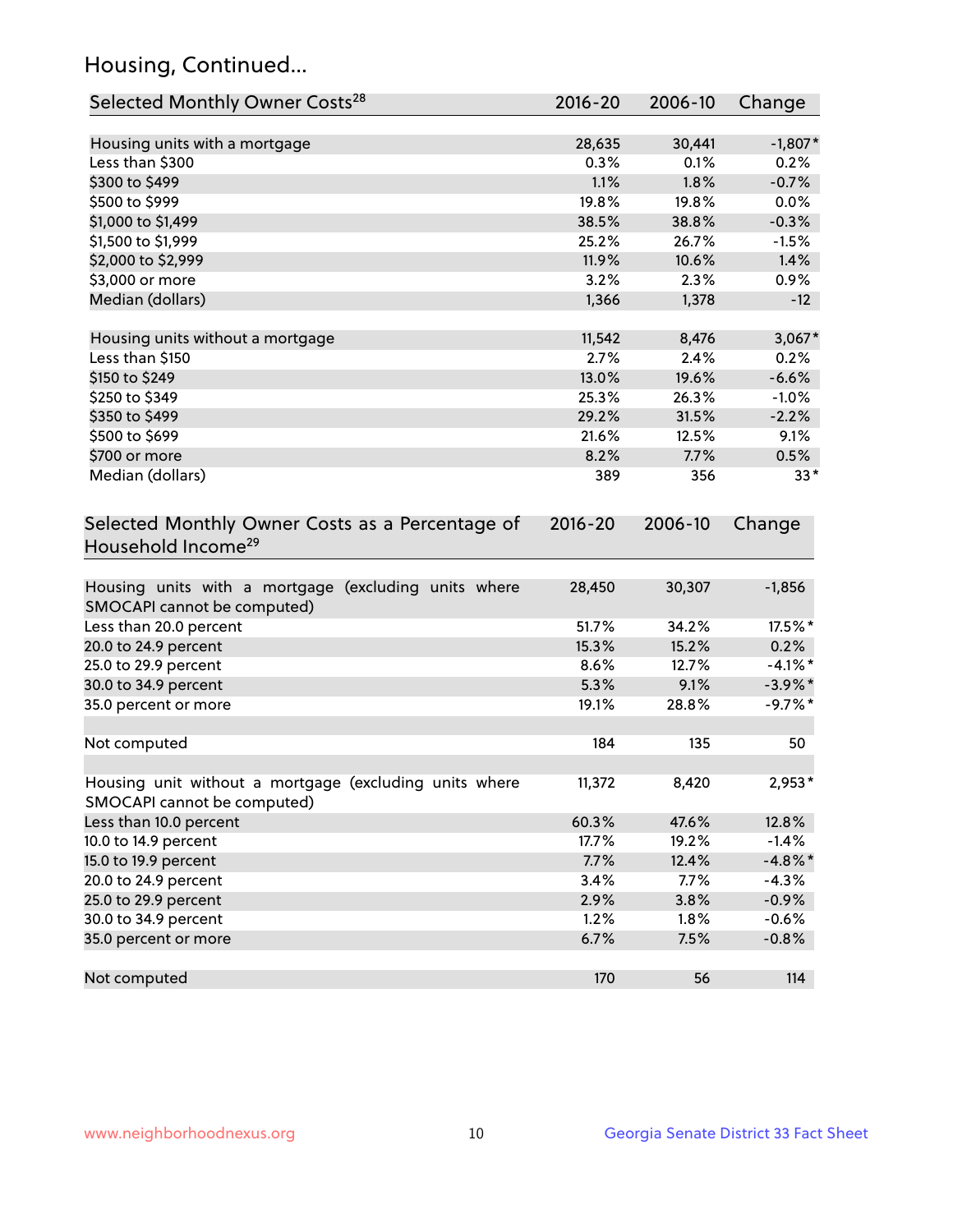## Housing, Continued...

| Gross Rent <sup>30</sup>   | 2016-20 | 2006-10 | Change      |
|----------------------------|---------|---------|-------------|
|                            |         |         |             |
| Occupied units paying rent | 26,876  | 21,337  | $5,539*$    |
| Less than \$200            | 0.5%    | 0.8%    | $-0.3%$     |
| \$200 to \$499             | 2.6%    | 5.4%    | $-2.8%$     |
| \$500 to \$749             | $7.0\%$ | 22.8%   | $-15.8\%$ * |
| \$750 to \$999             | 22.2%   | 37.6%   | $-15.3%$ *  |
| \$1,000 to \$1,499         | 53.0%   | 28.6%   | 24.4%*      |
| \$1,500 to \$1,999         | 12.5%   | 4.3%    | $8.2\%$ *   |
| \$2,000 or more            | 2.2%    | 0.7%    | 1.5%        |
| Median (dollars)           | 1,132   | 968     | $164*$      |
|                            |         |         |             |
| No rent paid               | 813     | 621     | 192         |

| Gross Rent as a Percentage of Household Income <sup>31</sup>                   | $2016 - 20$ | 2006-10  | Change    |
|--------------------------------------------------------------------------------|-------------|----------|-----------|
|                                                                                |             |          |           |
| Occupied units paying rent (excluding units where GRAPI<br>cannot be computed) | 26,316      | 20,961   | $5,355*$  |
| Less than 15.0 percent                                                         | 11.5%       | 10.4%    | $1.0\%$   |
| 15.0 to 19.9 percent                                                           | 13.7%       | $11.9\%$ | 1.8%      |
| 20.0 to 24.9 percent                                                           | 12.6%       | 11.1%    | 1.5%      |
| 25.0 to 29.9 percent                                                           | 10.8%       | 11.0%    | $-0.3%$   |
| 30.0 to 34.9 percent                                                           | 10.9%       | 9.4%     | 1.4%      |
| 35.0 percent or more                                                           | 40.6%       | 46.1%    | $-5.5%$ * |
| Not computed                                                                   | 1.372       | 997      | 376       |

## Transportation

| Commuting to Work <sup>32</sup>           | 2016-20 | 2006-10 | Change     |
|-------------------------------------------|---------|---------|------------|
|                                           |         |         |            |
| Workers 16 years and over                 | 93,125  | 81,439  | 11,686*    |
| Car, truck, or van - drove alone          | 74.9%   | 76.9%   | $-2.0\%$ * |
| Car, truck, or van - carpooled            | 11.0%   | 14.7%   | $-3.7\%$ * |
| Public transportation (excluding taxicab) | $1.9\%$ | 2.7%    | $-0.8%$    |
| Walked                                    | 1.4%    | 1.6%    | $-0.2%$    |
| Other means                               | 2.2%    | $1.1\%$ | $1.2\%$ *  |
| Worked at home                            | 8.6%    | 3.0%    | $5.6\%$ *  |
|                                           |         |         |            |
| Mean travel time to work (minutes)        | 31.5    | 30.6    | $0.9*$     |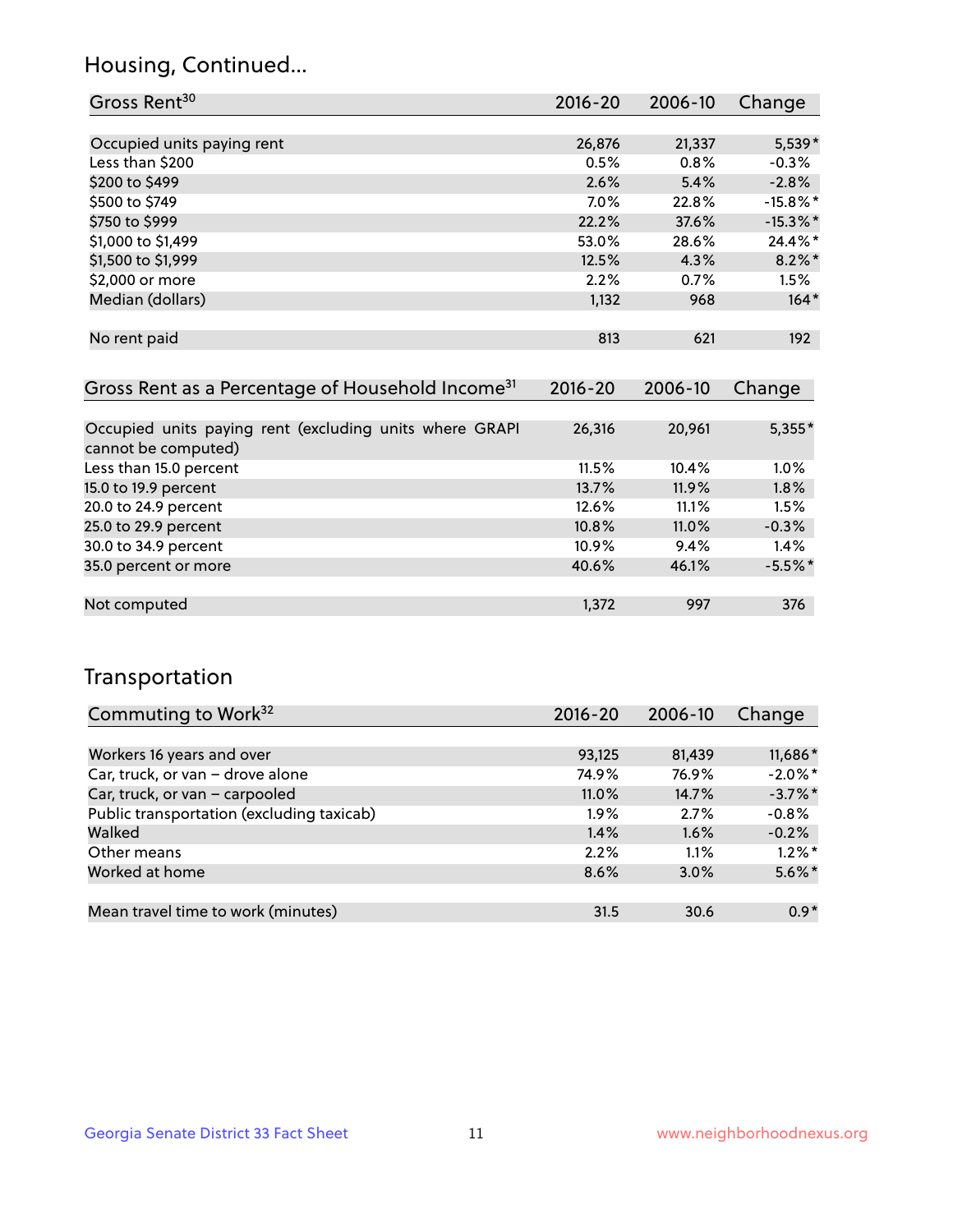## Transportation, Continued...

| Vehicles Available <sup>33</sup> | $2016 - 20$ | 2006-10 | Change    |
|----------------------------------|-------------|---------|-----------|
|                                  |             |         |           |
| Occupied housing units           | 67,866      | 60,875  | $6.991*$  |
| No vehicles available            | 5.8%        | 6.7%    | $-0.9%$   |
| 1 vehicle available              | 34.2%       | 36.7%   | $-2.5%$ * |
| 2 vehicles available             | 36.9%       | 37.0%   | $-0.0%$   |
| 3 or more vehicles available     | 23.1%       | 19.6%   | $3.5\%$ * |

#### Health

| Health Insurance coverage <sup>34</sup>                 | 2016-20 |
|---------------------------------------------------------|---------|
|                                                         |         |
| Civilian Noninstitutionalized Population                | 188,635 |
| With health insurance coverage                          | 80.4%   |
| With private health insurance coverage                  | 60.9%   |
| With public health coverage                             | 28.3%   |
| No health insurance coverage                            | 19.6%   |
| Civilian Noninstitutionalized Population Under 19 years | 49,782  |
| No health insurance coverage                            | 12.0%   |
| Civilian Noninstitutionalized Population 19 to 64 years | 118,091 |
| In labor force:                                         | 94,868  |
| Employed:                                               | 89,485  |
| With health insurance coverage                          | 77.0%   |
| With private health insurance coverage                  | 74.0%   |
| With public coverage                                    | 5.1%    |
| No health insurance coverage                            | 23.0%   |
| Unemployed:                                             | 5,384   |
| With health insurance coverage                          | 49.2%   |
| With private health insurance coverage                  | 36.3%   |
| With public coverage                                    | 15.5%   |
| No health insurance coverage                            | 50.8%   |
| Not in labor force:                                     | 23,223  |
| With health insurance coverage                          | 68.3%   |
| With private health insurance coverage                  | 45.8%   |
| With public coverage                                    | 29.0%   |
| No health insurance coverage                            | 31.7%   |